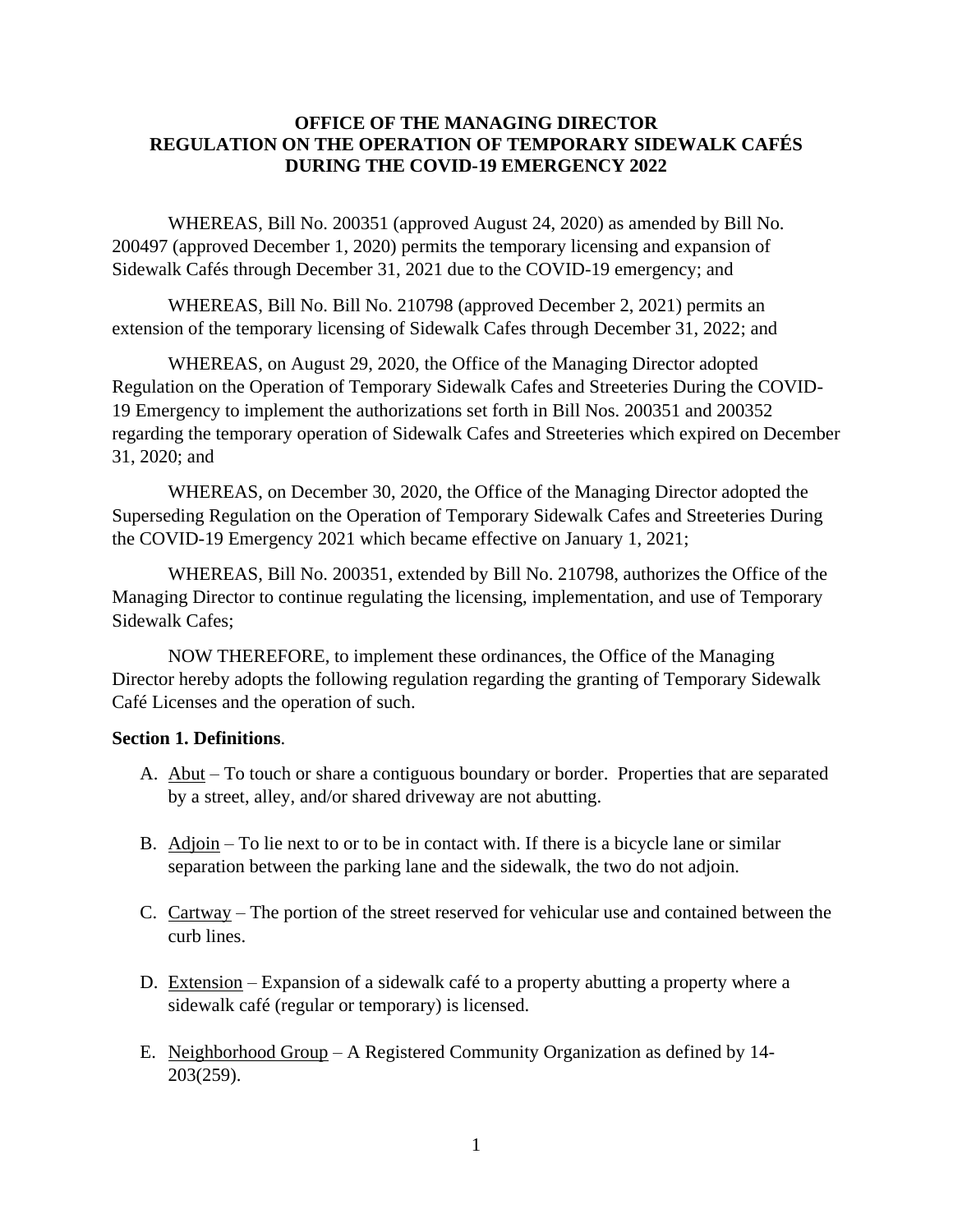- F. Right-of-Way (ROW) Right-of-Way shall have the meaning provided by Section 11- 701(dd) of the Philadelphia Code.
- G. Shelter Any construction designed to shield patrons from the elements, including but not limited to tents, canopies, and other walled structures, but not including a horizontal awning.
- H. Sidewalk Café An open-air space on the public sidewalk directly abutting a restaurant where food is served at tables and chairs.
- I. Sidewalk Café License A license to operate a sidewalk café issued pursuant to Section 9-208 of the Philadelphia Code.
- J. Temporary Sidewalk Café a Sidewalk Café that is licensed pursuant to the authorization in Bill No. 200351 (approved August 24, 2020) as amended by Bills No. 200497 (approved December 1, 2020) and 210798 (approved December 2, 2021), and the regulations promulgated thereunder.

# **Section 2. Applicability.**

A. General Applicability.

These regulations shall apply to new Temporary Sidewalk Cafes and to any Temporary Sidewalk Café Licenses, including Extensions, issued before December 31, 2021. Operation of a Temporary Sidewalk Café after December 31, 2021 constitutes agreement to the provisions of these regulations, including all requirements and waivers. Any licensee who does not agree to the terms of these regulations must cease their dining operations in the Right-of-Way and close out the establishment's license. If the establishment wishes to resume operations, a new license application will need to be submitted.

B. Automatic Renewal of Temporary Licenses

Subject to limitations provided herein, all Temporary Sidewalk Café Licenses, including Extensions, issued as of December 31, 2021 will be automatically renewed, and will remain valid until December 31, 2022.

C. Termination.

These Regulations can be terminated by the Managing Director's Office by issuance of an emergency regulation, upon a determination that there is no longer a need for an expansion of dining in the Right-of-Way. Otherwise, they shall terminate upon the expiration of the Temporary Sidewalk Café authorization.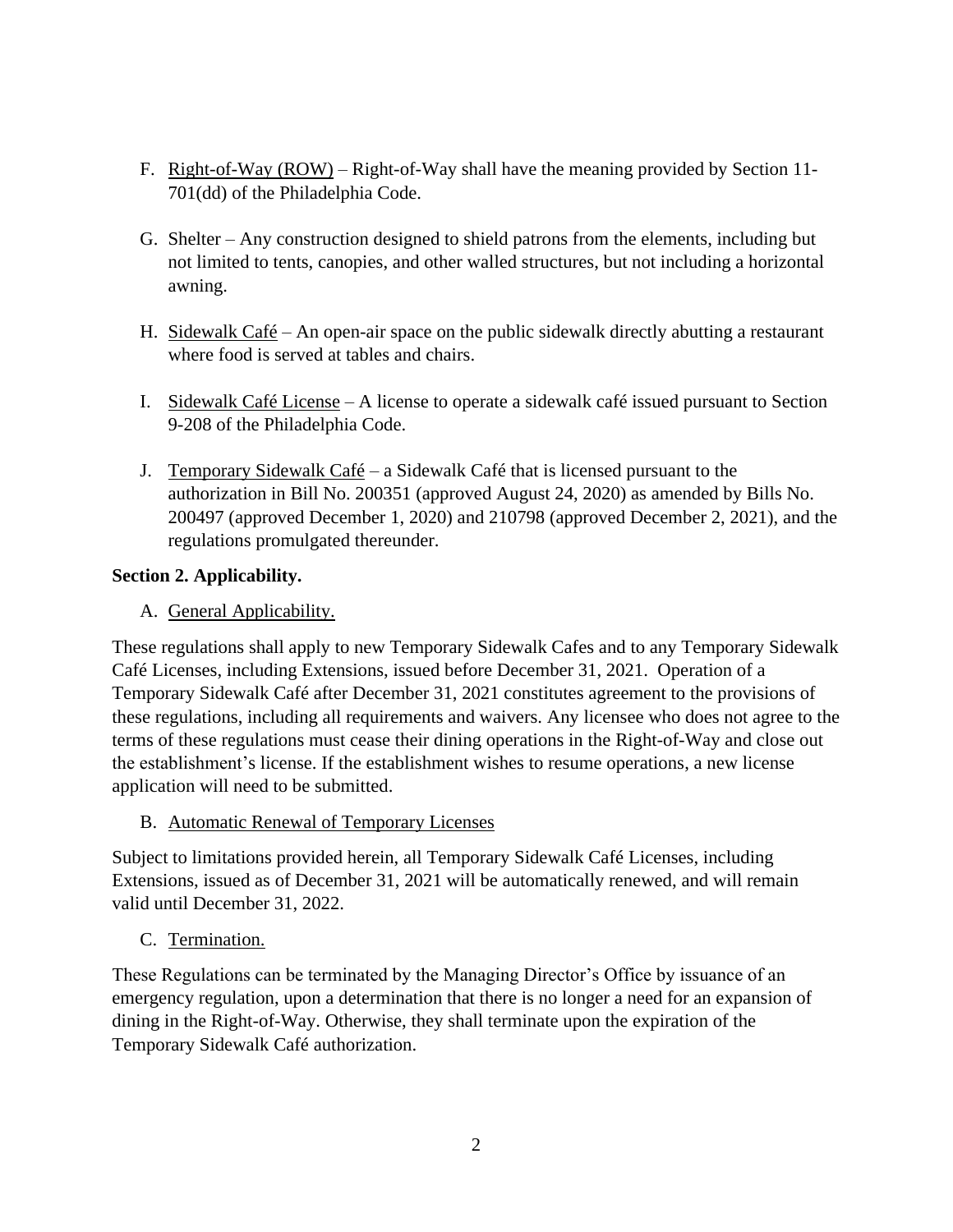**Section 3. Application Requirements.** To receive a license for a Temporary Sidewalk Café and/or an Extension, the following must be submitted to the Department of Licenses and Inspections (L&I):

- A. Application. All applications must be submitted using the official application form. The application for a Temporary Sidewalk Café License and/or an Extension is a combined application form. All applications must be submitted to L&I through the eClipse system at eclipse.phila.gov or at the Permit and License Center using the official application form. The application requires the applicant attest to an understanding of the operational requirements contained in these regulations and all applicable Philadelphia Code sections and governmental orders.
- B. Application Materials for Temporary Sidewalk Café License.
	- a. The application form;
	- b. A valid Food Preparing and Serving license for the business location; and
	- c. Proof of a general insurance policy with at least \$1 million coverage minimum.
- C. Application Materials for a New Extension of a Temporary Sidewalk Café
	- a. The application form;
	- b. A valid Food Preparing and Serving License for the business location;
	- c. Proof of a general insurance policy with at least \$1 million coverage minimum; and
	- d. An Owner's Authorization form for each property for which the extension is sought.
- D. Application Standards and Review for Temporary Sidewalk Café.
	- a. Upon receipt of the application, L&I will do a completeness review.
	- b. The sidewalk adjacent to the food establishment must be a minimum of ten (10) feet wide.
	- c. L&I will daily, if applicable, transmit a list of applications received to City Council offices and the Registered Community Organization ("RCO") distribution list.
	- d. The District Council member representing the District of the applicant and any RCO covering the location of the application may submit a Statement of Community Concern to L&I.
	- e. All statements must be on the form provided by L&I and should be returned via email within one business day.
	- f. Concerns shall be limited to those impacting health, safety, or quality of life of the surrounding community, including complaints regarding noise, litter, and building safety.
	- g. If a Statement of Community Concern is received, L&I will review 3-1-1 and L&I Nuisance Business Units records for the last two years. If the records indicate substantial complaints or violations related to the expressed concerns, the license will be denied.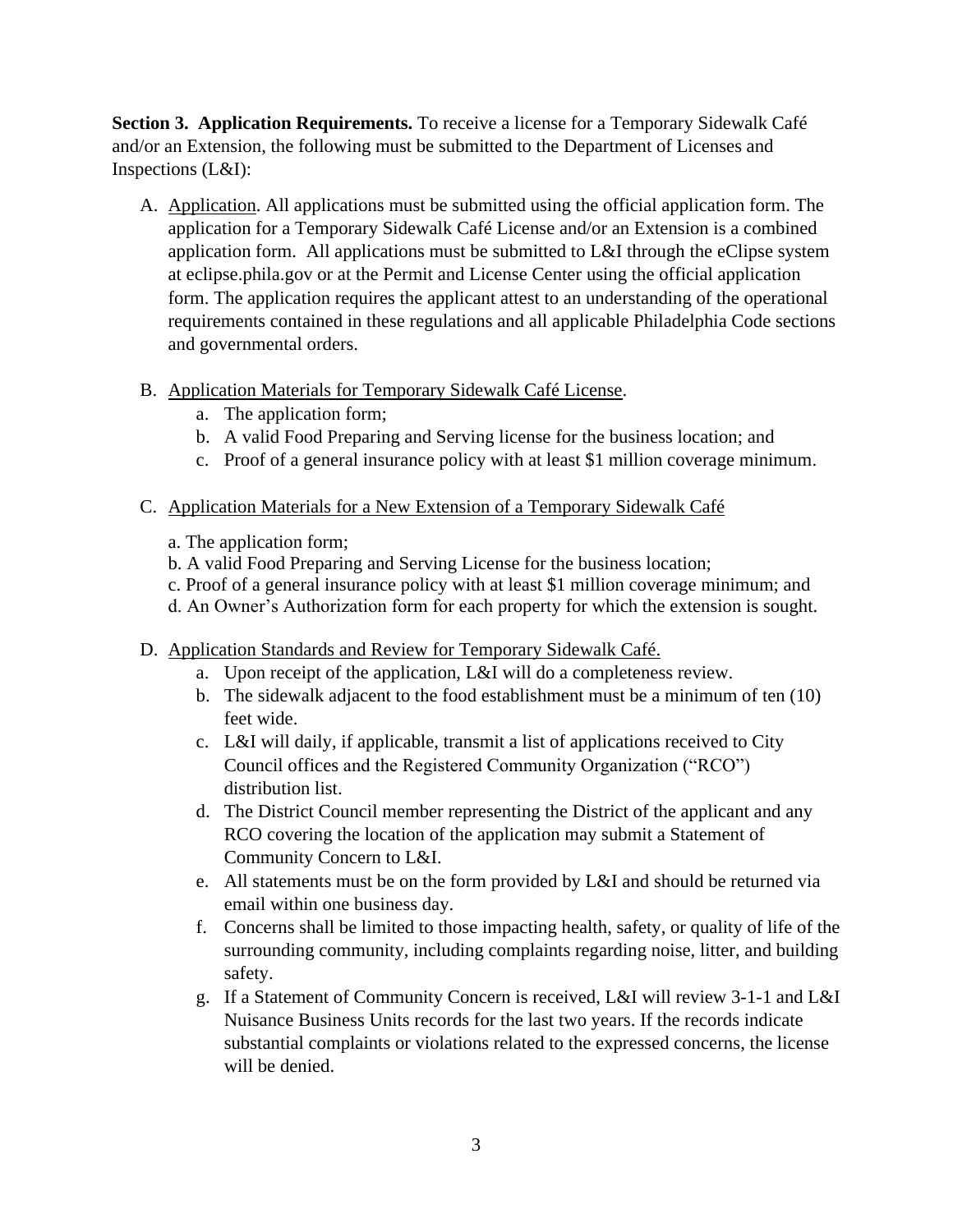- h. If no Statement of Community Concern is received within the allotted timeframe or the stated concerns are not substantiated based on the record review, the application form is complete, all application materials are properly provided and show compliance with all applicable requirements of these regulations, and no additional information is required, L&I will issue the license.
- E. Application Standards and Review for Extension
	- a. Permission for operation of an extension of sidewalk café may be obtained only in connection with a licensed operation of that use.
	- b. Extensions follow the same application review path as the use in connection with which the extension is sought.
	- c. An extension may be authorized only for properties with frontage that directly abuts the frontage of the food establishment and such extension may occupy the sidewalk of no more than two properties abutting the licensed property.
	- d. An extension shall be permitted upon written proof of authorization from the owner or legal occupant of the property to be used for the extension.
	- e. Permission to operate an extension is limited. The granting of an extension as part of a Temporary Sidewalk Café License does not constitute absolute permission to operate in those locations. Actual authority/permission must still be obtained from the property owner.
	- f. An extension may be revoked upon written notice from the abutting property owner that permission for such use was not granted or has expired.
- F. Application Approval. An application will be approved or denied in whole via a decision notice issued by the City to the applicant.
- G. Appeals. The decision to approve or deny a license may be appealed to the Board of Licenses and Inspections within thirty (30) days of the decision in accordance with A-800, *et seq.*, of The Philadelphia Code.
	- 1. If a license was granted, the food establishment may continue to operate pursuant to the license while the appeal is pending.
	- 2. If a license is denied, the food establishment may not conduct any unlicensed or unpermitted outdoor dining activities while the appeal is pending.

## **Section 4. License Addendums**

A. License Closure. To close a Temporary Sidewalk Café License a request must be submitted to 311 (215-686-8686 outside the City). The license number and property address should be included in the request.

## **Section 5. Operating Requirements**.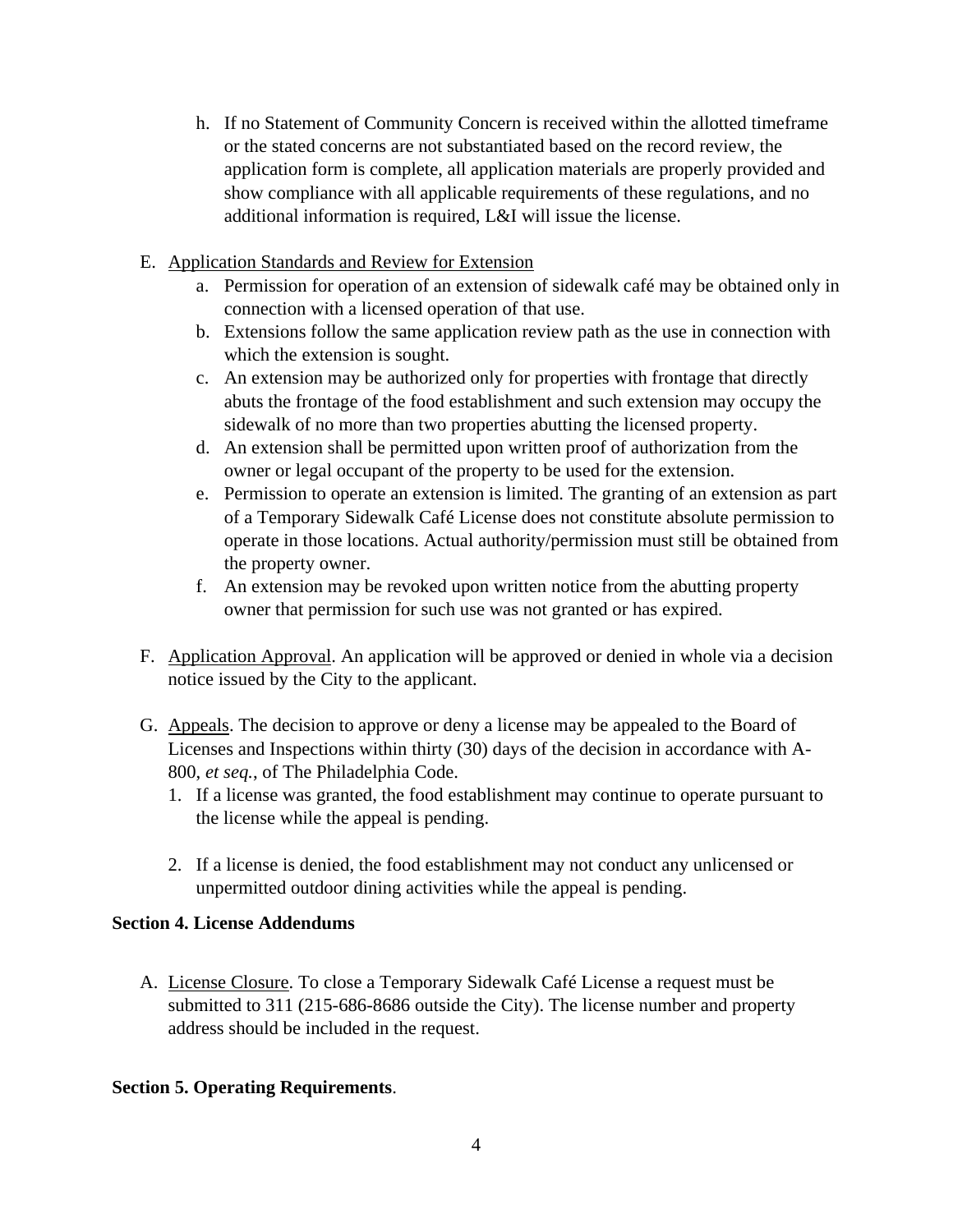- A. Agreement. Operation of a Temporary Sidewalk Café on or after January 1, 2022 constitutes agreement to the provisions of these regulations. Operation includes but is not limited to dining operations, maintaining an active license, and/or placement of a shelter or furniture in the Right-of Way. If an establishment wishes to cease operations, so that it is not bound by the requirements of these regulations, then the license must be closed. Once a licensed is closed a new license must be obtained before any dining in the Rightof-Way may resume.
- B. General Requirement. No Temporary Sidewalk Café may operate without a license issued under these regulations. All activities licensed pursuant to these regulations must adhere to all applicable provisions of The Philadelphia Code, any other applicable City regulations, and all business activity, health, and/or safety order requirements issued by the Mayor, Health Commissioner, and/or the Board of Health and/or the Commonwealth.
- C. Insurance. The licensee must maintain a general liability insurance policy with a minimum of \$1,000,000.00 at all times while operating pursuant to a Temporary Sidewalk Café License, including any extension.
- D. Posting of the License. A copy of the license shall be posted at the establishment in a conspicuous place so that it is clearly visible to the public from the exterior and shall be readily available for inspection by the City.
- E. Time of Operation. Temporary Sidewalk Cafés may only operate Monday through Sunday between 8 a.m. and 12 a.m. the following day. Last call for all dining orders will be at 11 p.m. and establishments will be required to be closed for service by midnight. All patrons must be vacated by no later than 12:30 a.m. All other laws and regulations apply. Nothing in this regulation shall restrict hours of operation for otherwise permitted operations.
- F. Extension. Use of the extension is subject to all the requirements of this regulation pertaining to the underlying operation, including but not limited to degree of occupation of the sidewalk, hours of operation and all applicable health and safety requirements.

## G. General Operations:

- 1. Seating capacity of interior and exterior dining combined may not exceed the approved capacity of the existing business.
- 2. Access to bathrooms and hand washing facilities must be provided.
- 3. Each establishment is permitted to have one portable accessory sign not to exceed 10 sq. feet in area and not to exceed 5 feet in height.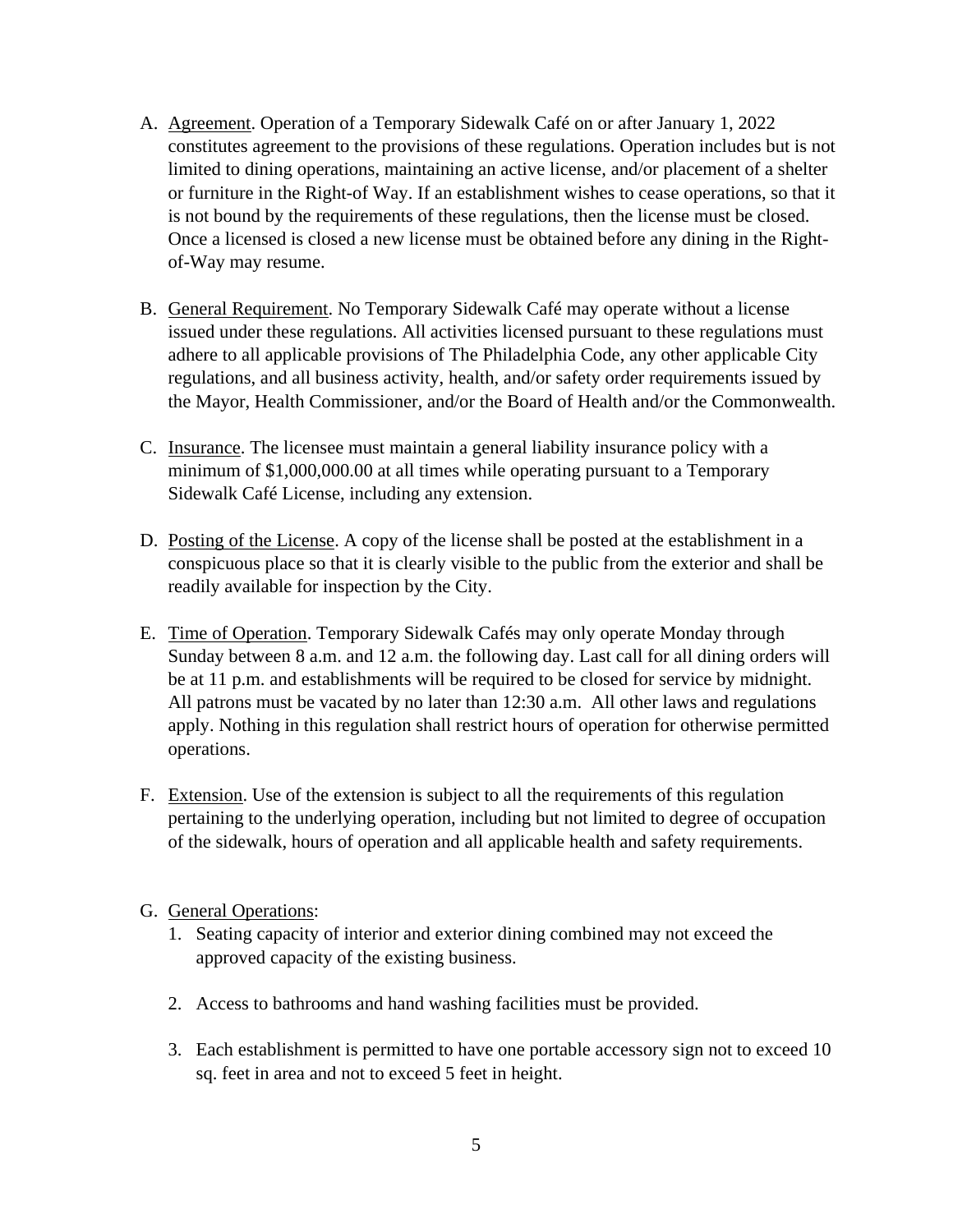- 4. No heating, cooking, fire pits, or open flames are permitted except as follows:
	- a. Heaters approved for outdoor use, installed in accordance with manufacturer's installation instructions and in compliance with the Philadelphia Fire Code may be used. *See* Section J, *infra.*
- 5. No food preparation, plastic food displays, food storage, or refrigeration apparatus shall be permitted in the public right-of-way.
- 6. Trash storage must comply with Section PM-308 of the Philadelphia Code; if a dumpster is utilized, a dumpster license is required.
- 7. Adequate lighting is required at night. The food establishment and adjacent Right-of-Way must be illuminated to allow clear passage within and through the sidewalk areas, and oriented to prevent glare on surrounding areas.
- H. Space Requirements/Pedestrian and Emergency Access:
	- 1. A clear path of pedestrian travel at least 6 feet wide must be maintained, except preexisting constraints between fixed objects. The pedestrian path shall be ADA accessible.
	- 2. Tables and chairs may not protrude into a travel lane for bicycles or motor vehicles.
	- 3. Tables and chairs may not obstruct pedestrian crosswalks or driveways.
	- 4. No table may obstruct a building entrance.
	- 5. No furniture, including tables and chairs, may be placed within 6 feet of a crosswalk, corner curb cut, or large street furniture, which includes but is not limited to a bus stop shelter, newsstand, or bike share kiosk or station.
	- 6. All furniture must be at least 10 feet from a fire hydrant.
	- 7. No furniture or apparatus may be placed within 40 inches of a Fire Department connection.
	- 8. All tables must be at least 2 feet from cellar doors.
	- 9. All tables must be at least 15 feet from a transit stop.
	- 10. The spacing of all tables and chairs must comply with current Philadelphia Department of Public Health guidelines on safe operations.
- I. Furniture Operations/Placement: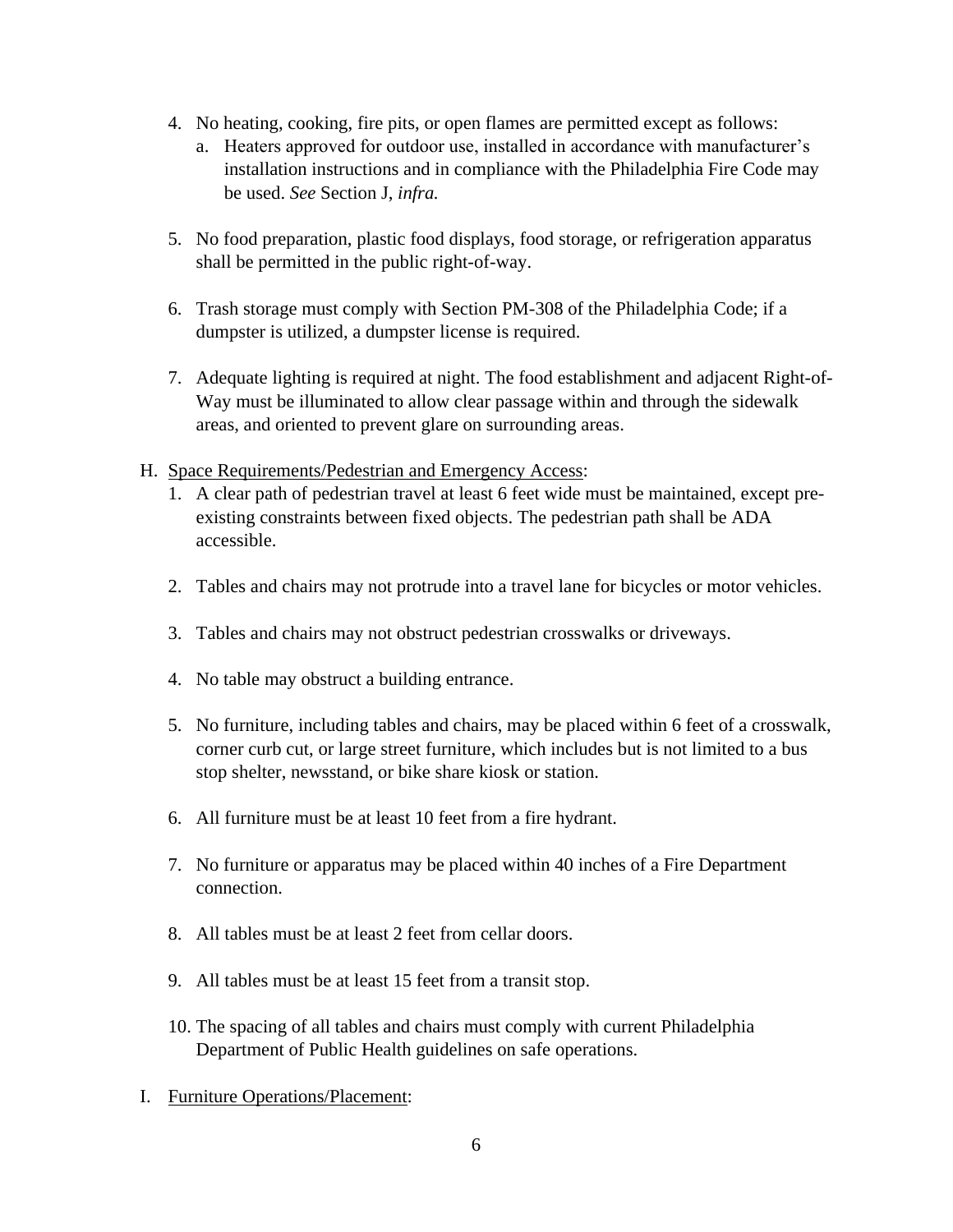- 1. Tables, chairs, umbrellas, and other moveable furniture must be placed indoors or secured to the ground during non-operating hours.
- 2. Moveable furniture must be labeled with the food establishment/business name in a place where it is easily readable/identifiable.
- 3. Umbrellas shall be of fire-retardant material and canopy shall be a maximum of 6 feet in diameter when open.
- 4. Planters or other furniture demarcating the boundaries of the sidewalk café and the cartway may not be affixed to the public right of way or unreasonably impede the flow of pedestrian traffic.
- J. Electrical and Heating Operations:
	- 1. *Prohibitions*
		- a. No open flames (even if covered) are allowed on the sidewalk.
		- b. No solid fuels (such as but not limited to wood and coal) are allowed to be used in the Right-of-Way.
		- c. No kerosene is allowed to be used in the Right-of-Way.
		- d. No cooking is allowed in the Right-of-Way.
		- e. No propane is allowed to be placed in the cartway.
		- f. No heating or fuel equipment may be stored in the Right-of-Way when not in use.
		- g. Do not exceed circuit amperage with electric connections.
		- h. Do not change your heating set-up once it is established, particularly after it was verified by City inspection. If an adjustment is needed an establishment should, arrange for an inspection prior to and after the change.
	- 2. *General Heater Guidance*
		- a. Make sure to read and understand the manufacturer's instructions on installation and operation of all equipment.
		- b. Request a professional inspection wherever you are in doubt.
		- c. Create a fire safety plan to ensure that equipment and fire safety is maintained.
		- d. Check your set-up routinely.
	- 3. *Propane and Natural Gas Heaters*
		- a. Must be placed a minimum five (5) feet from the building and all combustibles, including but not limited to roofs, canopies, tents, and umbrellas, and in accordance with manufacturer instructions.
		- b. Equipment must be listed and labeled for outside use.
		- c. Equipment must comply with all provisions of The Philadelphia Code Fire Code Section 603.4.2.
		- d. Containers (attached or detached from device) may not be stored indoors.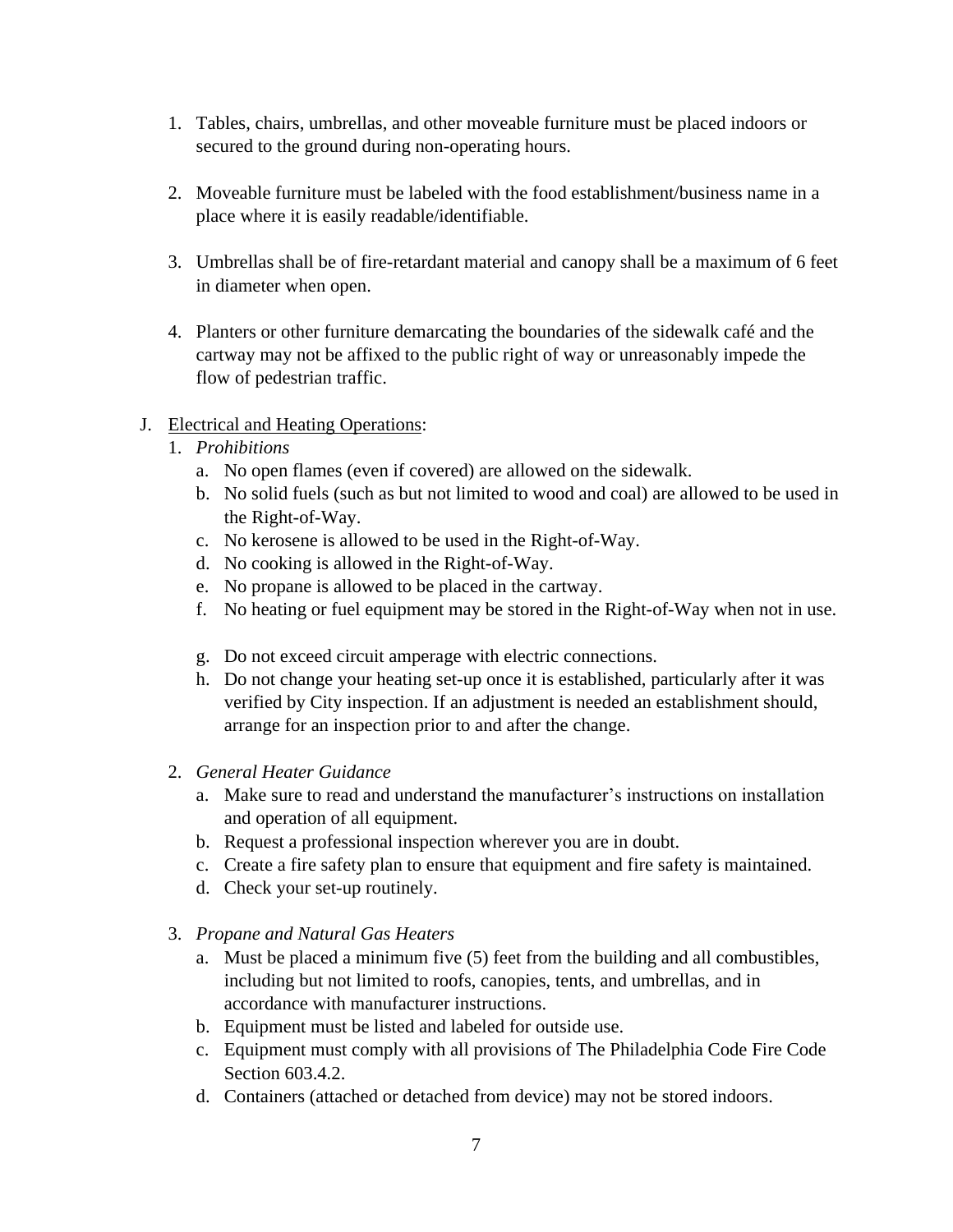- e. Ensure that proper exhaust ventilation is maintained.
- f. Secure any propane tank placed in the Right-of-Way while in use.
- g. Propane and natural gas heaters may only be placed on the sidewalk.
- h. Propane may not be stored on the Right-of-Way, indoors, against a building, or within five (5) feet of a building or property line; even if in a cage.
- 4. *Electric Heaters*
	- a. Must be placed a minimum three (3) feet from combustibles
	- b. Equipment must be listed and labeled for outside use.
	- c. Cords must be secured to prevent tripping hazards.
	- d. Extension cords are not permitted.

# 5. *Lighting/Temporary Electrical Connections*

- a. Temporary installations are acceptable only if approved based on the conditions of use and any special requirements of temporary installation.
- b. For operations licensed pursuant to these regulations, the requirements under the National Electric Code Section 590.3(B) are suspended for temporary decorative lighting.
- c. All temporary wiring must be ground fault protected.
- d. Temporary wiring and/or lighting should be secured to avoid impediment to users of the right-of-way.
- e. Luminaires for temporary circuits have special requirements. Including but not limited to, that lighting elements must be enclosed or have similar protection against accidental contact or breakage.
- f. Any utility connection must come from an existing building.
	- i. No gas connection is permitted.
	- ii. There may be no tie-in to PECO services, street light, or light post.
- g. A licensed electrician should verify that no circuits tapped are subject to being overdrawn.
- h. All outlets must be located on the exterior of a structure. Electrical cords cannot run from the interior to the exterior.

# K. Other City Approval for Erection/Construction of Tents, Shelters, and/or other Structures

- *1. Permits/City Approval*
	- a. The Temporary Sidewalk Café License does not authorize the placement of anything in the Right-of-Way aside from tables, chairs, umbrellas, heaters.
	- b. To place anything else in the Right-of-Way, such as but not limited to a tent, awning, canopy,shelter or other encroachment, further permits and City approval(s) are needed.
	- c. Approval is needed prior to erecting anything in the Right-of-Way. All requirements as set forth in the applicable Philadelphia Code Sections and regulations must be met. Nothing in these regulations guarantees approval for an encroachment in the Right-of-Way.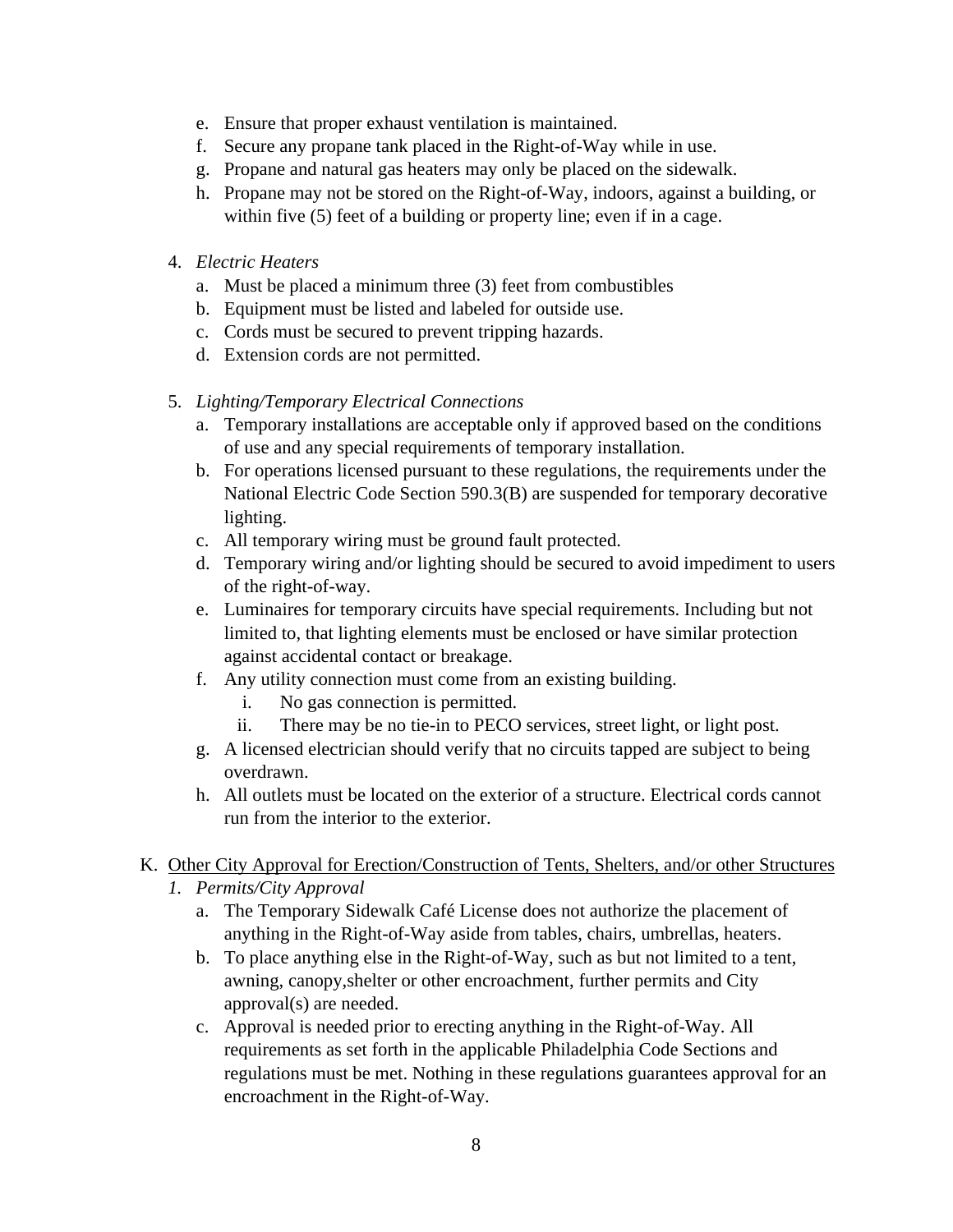- *2. Right-of-Way Permit*
	- a. A Right-of Way Permit is required for anything being erected in the right-of-way that does not require a tent or building permit. This includes, but may not be limited to, a canopy or a tent that is unheated and is less than or equal to 400 sq. ft.
- *3. Tent Permit*
	- a. Required for a tent which is larger than 400 sq. feet or a smaller tent which is heated (has heaters placed under it).
	- b. Applications are to be submitted to the City through eClipse following the normal procedure to obtain a tent permit.
	- c. The application must be submitted with plans including: size and location, exits, proposed occupant load, arrangement of the seating and locations, type of heating and electrical equipment, and anchoring, if applicable. The application must also include documentation that shows tents, membrane structure, and their accessories meet the flame propagation performance criteria of NFPA 701.
	- d. A tent permit is only valid for up to six (6) months. After that time, to continue to use the tent, a new permit must be applied for and obtained.
- *4. Building Permit*
	- a. A building permit is required for any rigid overhead covering/framing or anything tied into or connected to the structure.
	- b. Streets Department approval is required for the issuance of a building permit related to any structure in the Right-of-Way.

i. The Streets Department will evaluate placement of the structure related to traffic controls, utility access, traffic flow, and other safety considerations.

- c. Applications for a building permit must follow the normal application procedure for a building permit and can be submitted through eClipse.
	- i. Applications should be submitted as Commercial Alterations or Commercial Addition (not New Construction or Shelter Platform).
	- ii. When applying, the applicant shall identify if the structure is located and/or built in the Right-of-Way to trigger Streets Department review.
- d. The application must be submitted with plans that provide enough information to confirm compliance with all applicable Building Codes:
	- i. A site plan indicating the size and location of the encroachment;
	- ii. A framing plan and anchoring detail; and
	- iii. Details of all building materials and roof/wall coverings.
- *5. Electrical or Mechanical Permit*
	- a. Applications are to be submitted to the City through eClipse following the normal procedure to obtain an electrical and/or mechanical permit.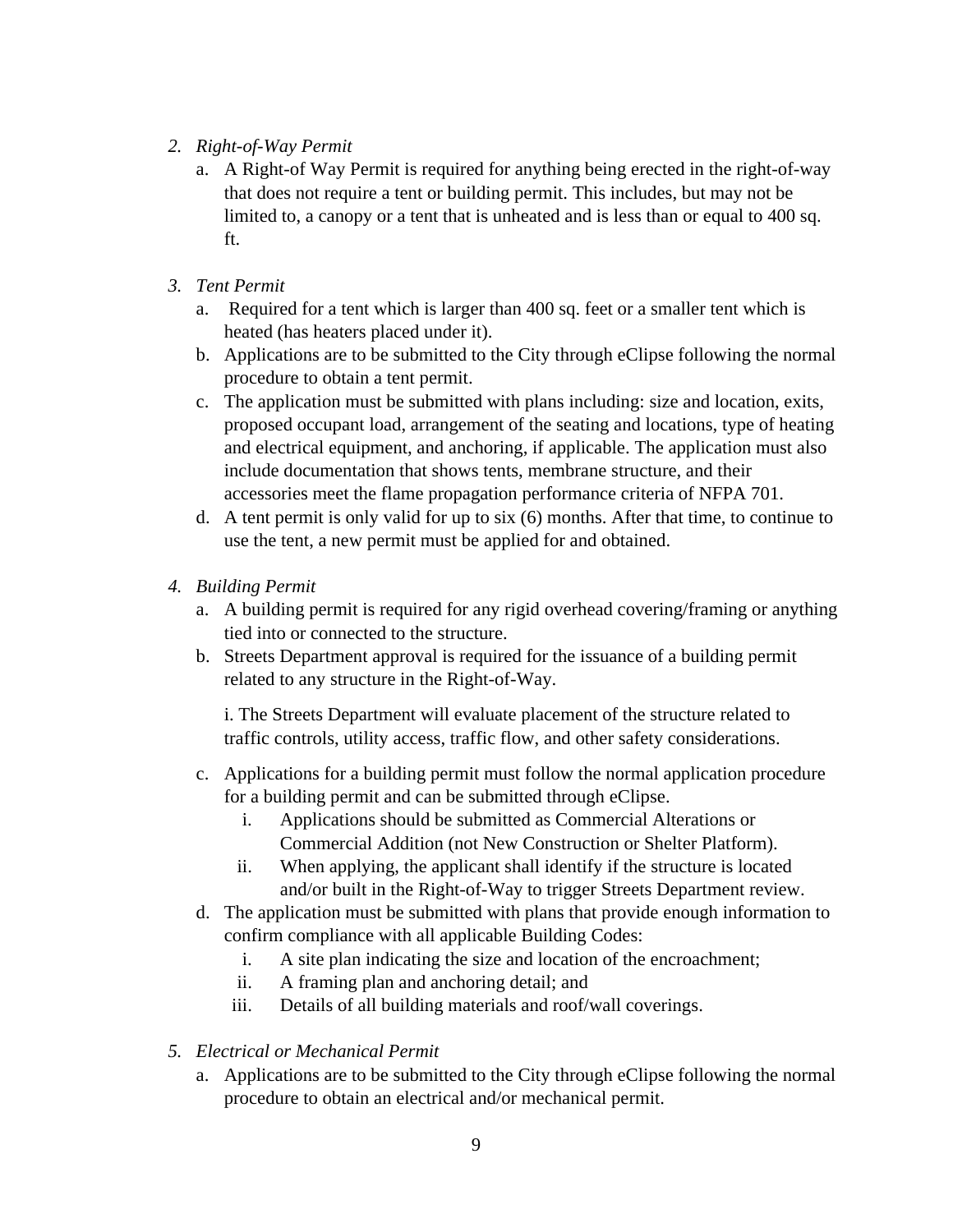- b. An electrical permit is needed for any new electrical connection.
- c. A mechanical permit is required for any HVAC and/or ventilation system.
- L. Emergency Health and Safety Operating Requirements. Holders of a Temporary Sidewalk Café License must keep themselves apprised of and follow all emergency health orders from the City of Philadelphia related to business operations and the COVID-19 emergency, including occupancy limits for outdoor gatherings, proof of vaccination requirements, and all applicable guidance incorporated and referenced therein. Ongoing compliance with such requirements shall be a condition of ongoing maintenance of the license, and repeat violations shall result in license suspension or revocation.

#### **Section 6. Additional Obligations and Waivers**

- A. To maintain the functions of city infrastructure, all utility work, any snow removal, and the collection of trash and/or recycling take precedence over Right-of-Way dining options. You may be asked to remove your Right-of-Way setup for these or other City purposes with reasonable notice.
- B. The City may, temporarily or permanently, revise, terminate, or suspend right-of-way use prior to December 31, 2022 with reasonable notice where it is in the best interest of the City or for the health, safety, or welfare of the public.
- C. Submitting an application is an acknowledgement that the applicant understands and agrees to all provisions of these regulations, The Philadelphia Code, and other applicable law.
- D. The applicant/licensee agrees to defend, indemnify, protect, and hold harmless the City and its officers, agents, and employees from and against any and all suits, demands, claims, loss, damage, charges, or expense, whether direct or indirect, to which they may be subjected by reason of any damage, loss, or injury to persons or property caused by or resulting from the use of the right-of-way dining space, any structures or objects placed in that space, or any wrongful or negligent act by the licensee, its employees, and/or contractor.
- E. No authorization granted under or subject to these regulations, including any permitted modifications to a structure or lot, shall constitute a permanent use approval.

## **Section 7. Penalties.**